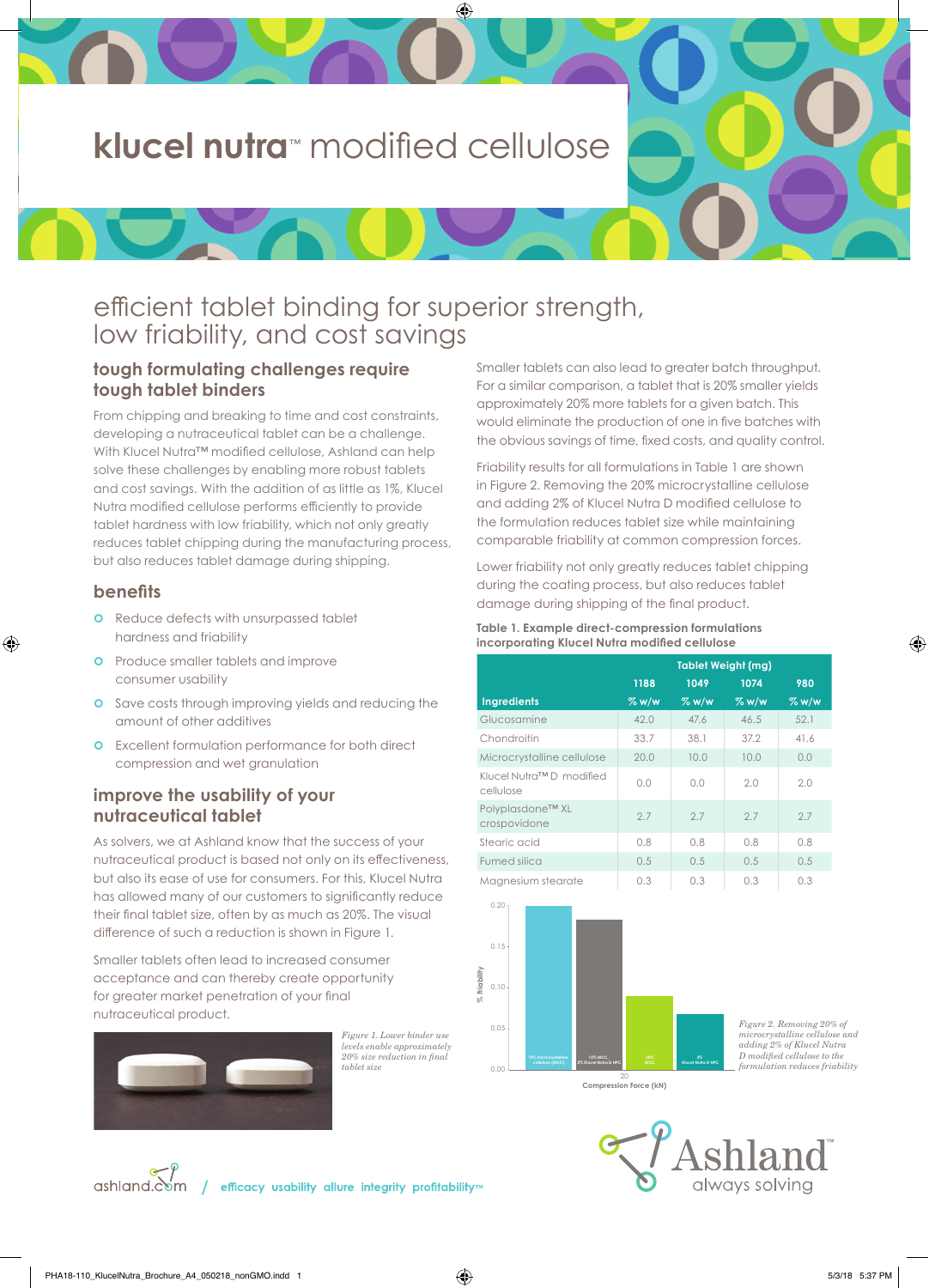**2. Very High-Dose Nutritional Dry / Direct Compression:** Use a single-binder system for 93% raw-powder nutritional tablets with tablet friability near 1%.

| <b>Formulations</b>                                                                  | Z    |
|--------------------------------------------------------------------------------------|------|
| <b>Candidate Nutritionals</b>                                                        |      |
| St. John's Wort, Oat Fiber,<br>Echinacea Purpurea, Oyster Shell<br>(All Raw Powders) | 93.5 |
| Klucel Nutra D<br>modified cellulose                                                 | 4    |
| Croscarmellose Sodium<br>(Disintegrant)                                              | 2    |
| Magnesium Stearate<br>(Lubricant)                                                    | 0.5  |

Very high-dose nutritional tablets formulated with 4% Klucel Nutra D gave excellent friability performance near 1% or less.

## **Friability, %**

15kN vs. 25kN Compression Force





**1. High-Dose Herbal Tablet Dry / Direct Compression:** Improve a marginal formulation with 1% added binder for tablet friability near 1%.

### **test results**

| <b>Formulations</b>                                  | Z              | Z.             |
|------------------------------------------------------|----------------|----------------|
| St. John's Wort<br>(Raw Powder)                      | 85.5-87.5      | 75.5-77.5      |
| Microcrystalline<br>Cellulose MCC<br>(Binder/Filler) | 10             | 20             |
| Klucel Nutra D<br>modified cellulose                 | $0, 1$ or $2$  | $0.1$ or $2$   |
| Croscarmellose<br>Sodium (Disintegrant)              | $\overline{2}$ | $\overline{2}$ |
| Magnesium Stearate<br>(Lubricant)                    | 0.5            | 0.5            |

Addition of 1% Klucel Nutra D resulted in a more robust product that does not require expensive and time-consuming rework.

### **Friability, %**

 $\bigoplus$ 

15kN Compression Force



## **4. Very High-Dose Herbal Wet Granulation 70/30**

**Isopropanol / Water:** Improve a marginal formulation with 1-2% added binder for tablet friability near 1%.

| <b>Formulation</b>                      | %             |
|-----------------------------------------|---------------|
| Siberian Ginseng Root Powder            | 95.5-97.5     |
| Klucel Nutra W<br>modified cellulose    | $0.1$ or $2$  |
| Croscarmellose Sodium<br>(Disintegrant) | $\mathcal{P}$ |
| Magnesium Stearate<br>(Lubricant)       | 0.5           |

Addition of 1 to 2% Klucel Nutra W resulted in the wet granulation formulation performance saving reformulation time and expense.



♦

#### **Friability, %**

15kN vs. 25kN Compression Force



**3. Very High-Dose Herbal Dry / Direct Compression:** Compare common 4% binder performance for 93% dose raw-powder herbal tablet.

| <b>Formulations</b>                                                                                                                                                                                                                   | Z    |
|---------------------------------------------------------------------------------------------------------------------------------------------------------------------------------------------------------------------------------------|------|
| Echinacea Purpurea                                                                                                                                                                                                                    | 93.5 |
| <b>Binder Candidates</b>                                                                                                                                                                                                              |      |
| Klucel Nutra D modified cellulose.<br>Methylcellulose (MC),<br>Hydroxypropylmethyl cellulose (HPM),<br>Polyvinylpyrrolidone (PVP),<br>Pregelantinized Starch (PGS),<br>Microcrystalline Cellulose (MCC),<br>Dicalcium Phosphate (DCP) | ⊿    |
| Croscarmellose Sodium (Disintegrant)                                                                                                                                                                                                  | 2    |
| Magnesium Stearate (Lubricant)                                                                                                                                                                                                        | ()5  |

**Friability, %**

25kN Compression Force



## **Friability, %**

 $\bigoplus$ 

15kN Compression Force



4% Klucel Nutra D outperformed every other examined candidate binder for this very high-dose herbal tablet formulation.